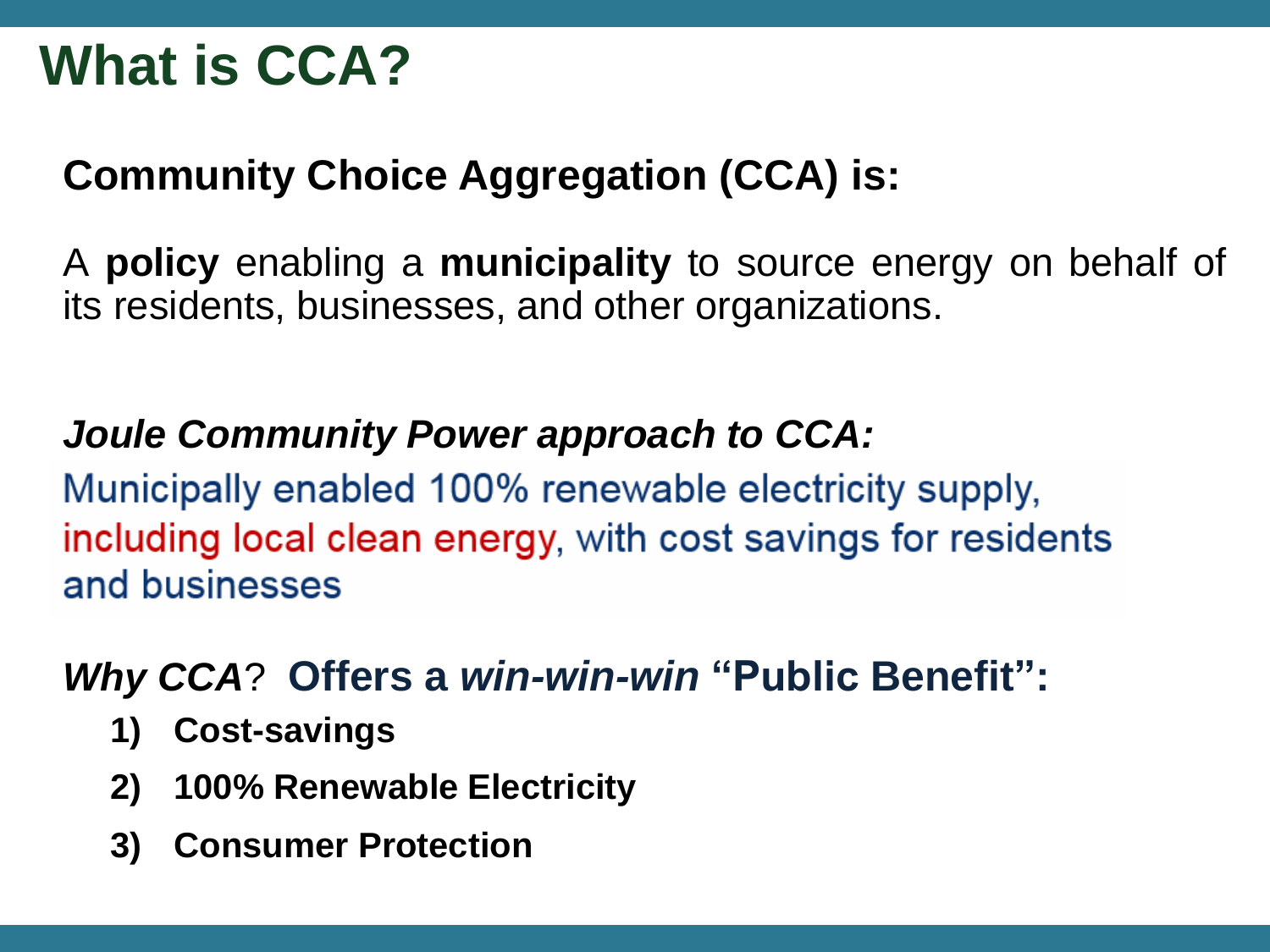## **Administration Team – The Administrator**



- Entity authorized by NYS (Public Service Commission) to represent municipalities in CCA implementation process
- Oversees multiple CCA programs in NYS, with **Local Program Mangers**
- Manages Request for Proposal (RFP) for Electricity Supply Rate
	- **Program rate(s) must be less than average Utility rate**
	- **Program's "100% renewable" rate will be much less than resident's rate**
	- **Community Solar option yields guaranteed savings, still no cost**



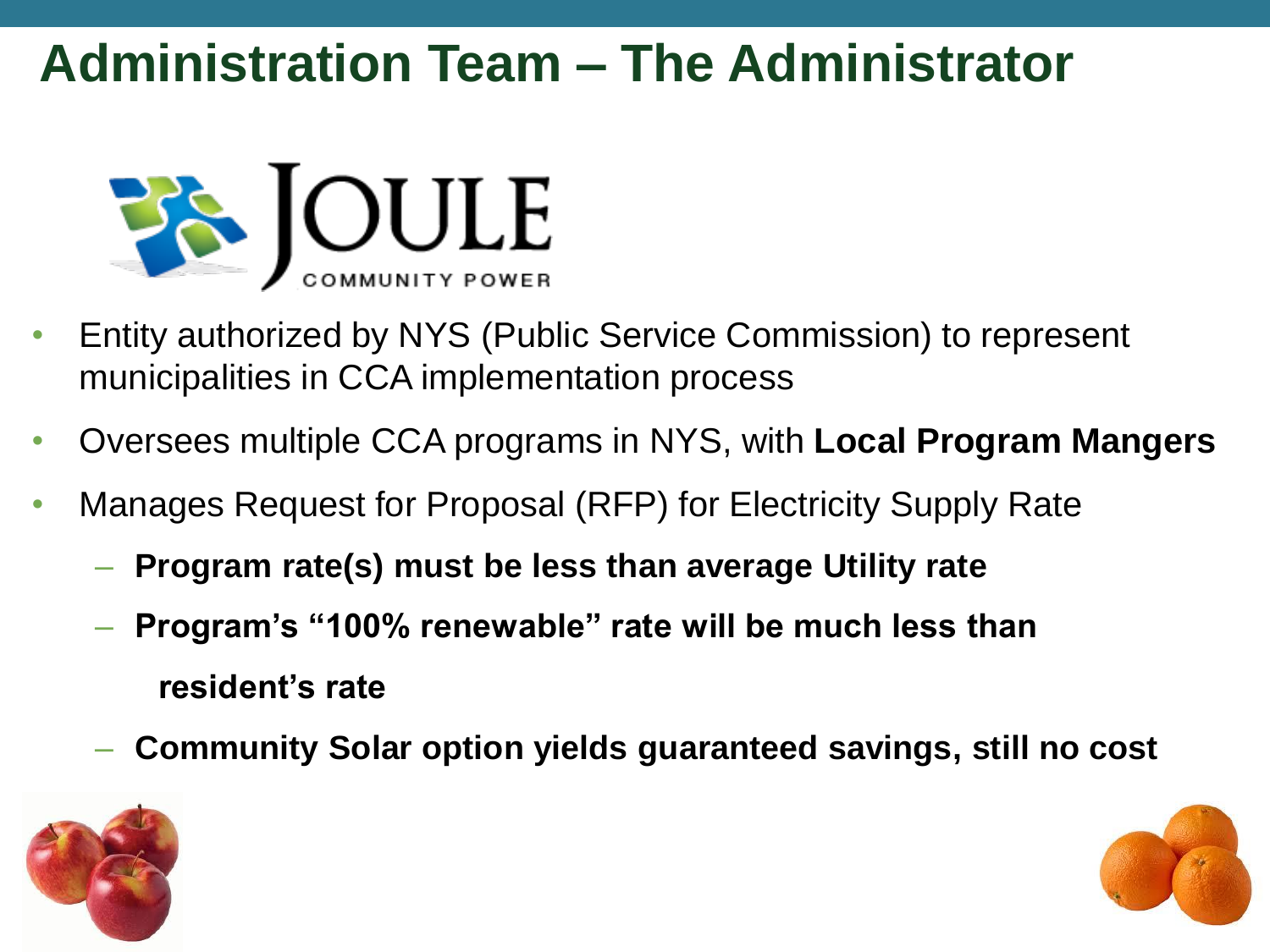## **Administration Team – Local Program Manager**



# **Hudson Valley Energy**

### **Joule's selected "Local Program Manager"**

- 501(c)(3) non-profit focused on providing citizen-centered services to support sustainability efforts
- Leads outreach, education, and "customer support" efforts for the duration of the CCA Program

### • *To Opt-out of the Program*

- Postage-paid mailer during 30-day launch "Opt-Out" period
- Program Hotline phone number\*
- Website form\*
- In-person\*
- Email\*
- **\* … or into the Program, at anytime.**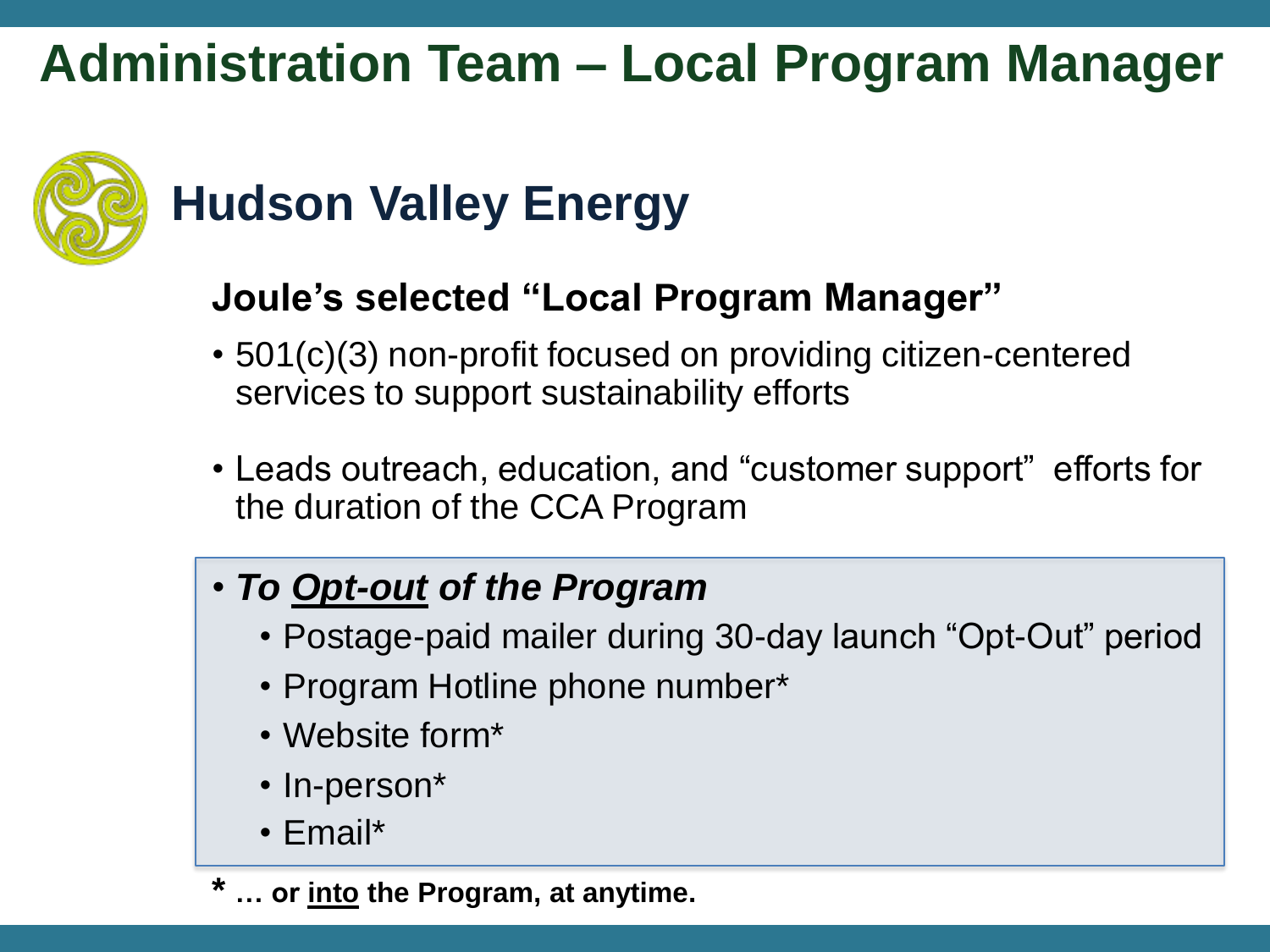# **CCA Implementation Process**

← Town Board Approval

- Adopt enabling local law 1.
- Select CCA Administrator 2.
- 3. Public outreach period
- 4. Dept of Public Service approval
- Aggregated data request from CenHud 5.
- Town approves supply contract 6.
- Solicitation for energy supply (RFP) 7.
- Award RFP and execute supply contract 8.
- Kickoff meeting, pre-launch outreach 9.
- 10. Opt-out period
- 11. Process opt-outs and enrollment
- 12. Program Launch

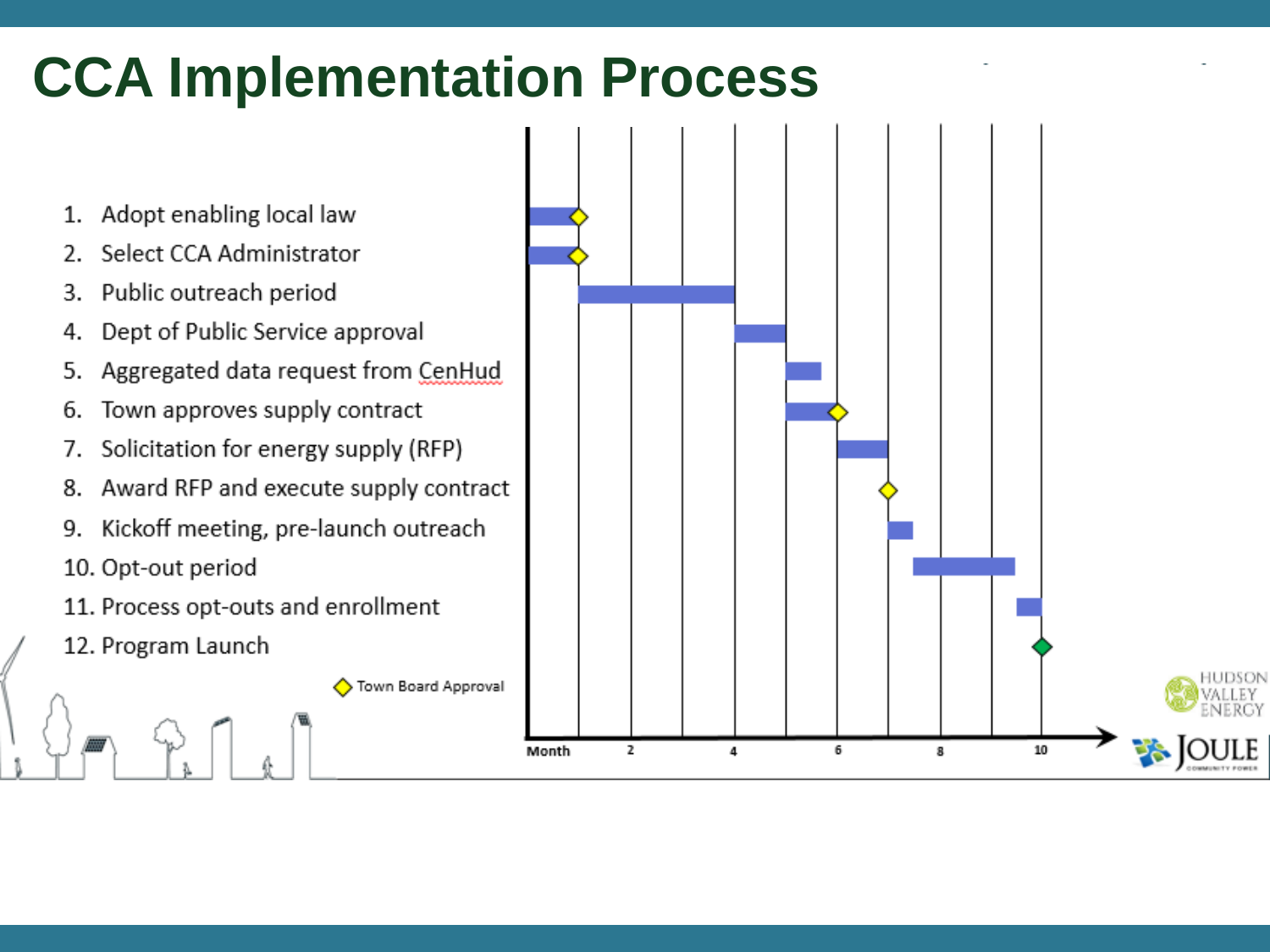## **Electricity Supply and Solar:**  Your "Menu" Choices

### **INSTRUCTIONS**:

### **Choose only one option from each column:**

### **Electricity Supply**

1. Central Hudson

2. Third Party Supplier (ESCO)

3. CCA\*

### **Solar**

A. No Solar

B. Solar at your home/business

C. Community Solar